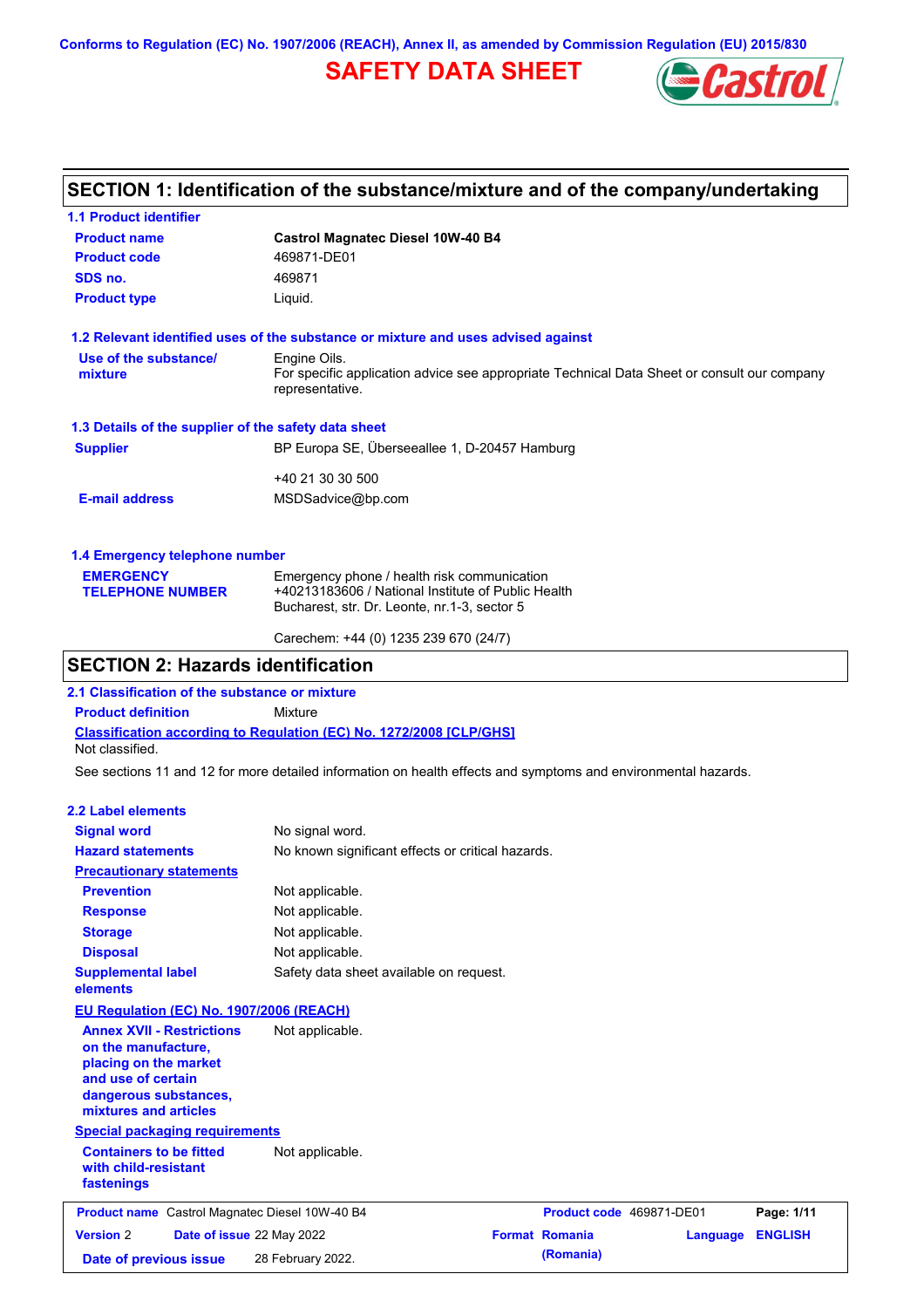## **SECTION 2: Hazards identification**

| <b>Tactile warning of danger</b>                                                                                         | Not applicable.                                                                                                                                                                                                          |
|--------------------------------------------------------------------------------------------------------------------------|--------------------------------------------------------------------------------------------------------------------------------------------------------------------------------------------------------------------------|
| 2.3 Other hazards                                                                                                        |                                                                                                                                                                                                                          |
| <b>Results of PBT and vPvB</b><br>assessment                                                                             | Product does not meet the criteria for PBT or vPvB according to Regulation (EC) No. 1907/2006,<br>Annex XIII.                                                                                                            |
| <b>Product meets the criteria</b><br>for PBT or vPvB according<br>to Regulation (EC) No.<br><b>1907/2006, Annex XIII</b> | This mixture does not contain any substances that are assessed to be a PBT or a vPvB.                                                                                                                                    |
| Other hazards which do<br>not result in classification                                                                   | Defatting to the skin.<br>USED ENGINE OILS<br>Used engine oil may contain hazardous components which have the potential to cause skin<br>cancer.<br>See Toxicological Information, section 11 of this Safety Data Sheet. |

Experimental data on one or more of the components has been used to determine all or part of the hazard classification of this product.

## **SECTION 3: Composition/information on ingredients**

Mixture

### **3.2 Mixtures**

**Product definition**

Highly refined base oil (IP 346 DMSO extract < 3%). Proprietary performance additives.

| <b>Product/ingredient</b><br>name                                                             | <b>Identifiers</b>                                                                   | %         | <b>Regulation (EC) No.</b><br>1272/2008 [CLP]                             | Type    |
|-----------------------------------------------------------------------------------------------|--------------------------------------------------------------------------------------|-----------|---------------------------------------------------------------------------|---------|
| Distillates (petroleum), hydrotreated<br>heavy paraffinic                                     | REACH #: 01-2119484627-25<br>EC: 265-157-1<br>CAS: 64742-54-7<br>Index: 649-467-00-8 | ≥75 - ≤90 | Not classified.                                                           | $[2]$   |
| Distillates (petroleum), solvent-<br>dewaxed heavy paraffinic                                 | REACH #: 01-2119471299-27<br>EC: 265-169-7<br>CAS: 64742-65-0<br>Index: 649-474-00-6 | ≤10       | Not classified.                                                           | $[2]$   |
| Distillates (petroleum), hydrotreated<br>heavy paraffinic                                     | REACH #: 01-2119484627-25<br>EC: 265-157-1<br>CAS: 64742-54-7<br>Index: 649-467-00-8 | ≤5        | Asp. Tox. 1, H304                                                         | [1] [2] |
| Phosphorodithioic acid, mixed O.O-bis<br>(1,3-dimethylbutyl and iso-Pr) esters,<br>zinc salts | REACH #: 01-2119493626-26<br>EC: 283-392-8<br>CAS: 84605-29-8                        | ו≥ ≤      | <b>Skin Irrit. 2, H315</b><br>Eye Dam. 1, H318<br>Aquatic Chronic 2, H411 | $[1]$   |
| See Section 16 for the full text of the H statements declared above.                          |                                                                                      |           |                                                                           |         |

### **Type**

[1] Substance classified with a health or environmental hazard

[2] Substance with a workplace exposure limit

[3] Substance meets the criteria for PBT according to Regulation (EC) No. 1907/2006, Annex XIII

[4] Substance meets the criteria for vPvB according to Regulation (EC) No. 1907/2006, Annex XIII

[5] Substance of equivalent concern

[6] Additional disclosure due to company policy

Occupational exposure limits, if available, are listed in Section 8.

# **SECTION 4: First aid measures**

#### In case of contact, immediately flush eyes with plenty of water for at least 15 minutes. Eyelids should be held away from the eyeball to ensure thorough rinsing. Check for and remove any contact lenses. Get medical attention. **4.1 Description of first aid measures** If inhaled, remove to fresh air. In case of inhalation of decomposition products in a fire, symptoms may be delayed. The exposed person may need to be kept under medical surveillance for 48 hours. Get medical attention if symptoms occur. **Inhalation Eye contact Skin contact** Wash skin thoroughly with soap and water or use recognised skin cleanser. Remove contaminated clothing and shoes. Wash clothing before reuse. Clean shoes thoroughly before reuse. Get medical attention if irritation develops.

| <b>Product name</b> Castrol Magnatec Diesel 10W-40 B4 |  | Product code 469871-DE01         |  | Page: 2/11            |                         |  |
|-------------------------------------------------------|--|----------------------------------|--|-----------------------|-------------------------|--|
| <b>Version 2</b>                                      |  | <b>Date of issue 22 May 2022</b> |  | <b>Format Romania</b> | <b>Language ENGLISH</b> |  |
| Date of previous issue                                |  | 28 February 2022.                |  | (Romania)             |                         |  |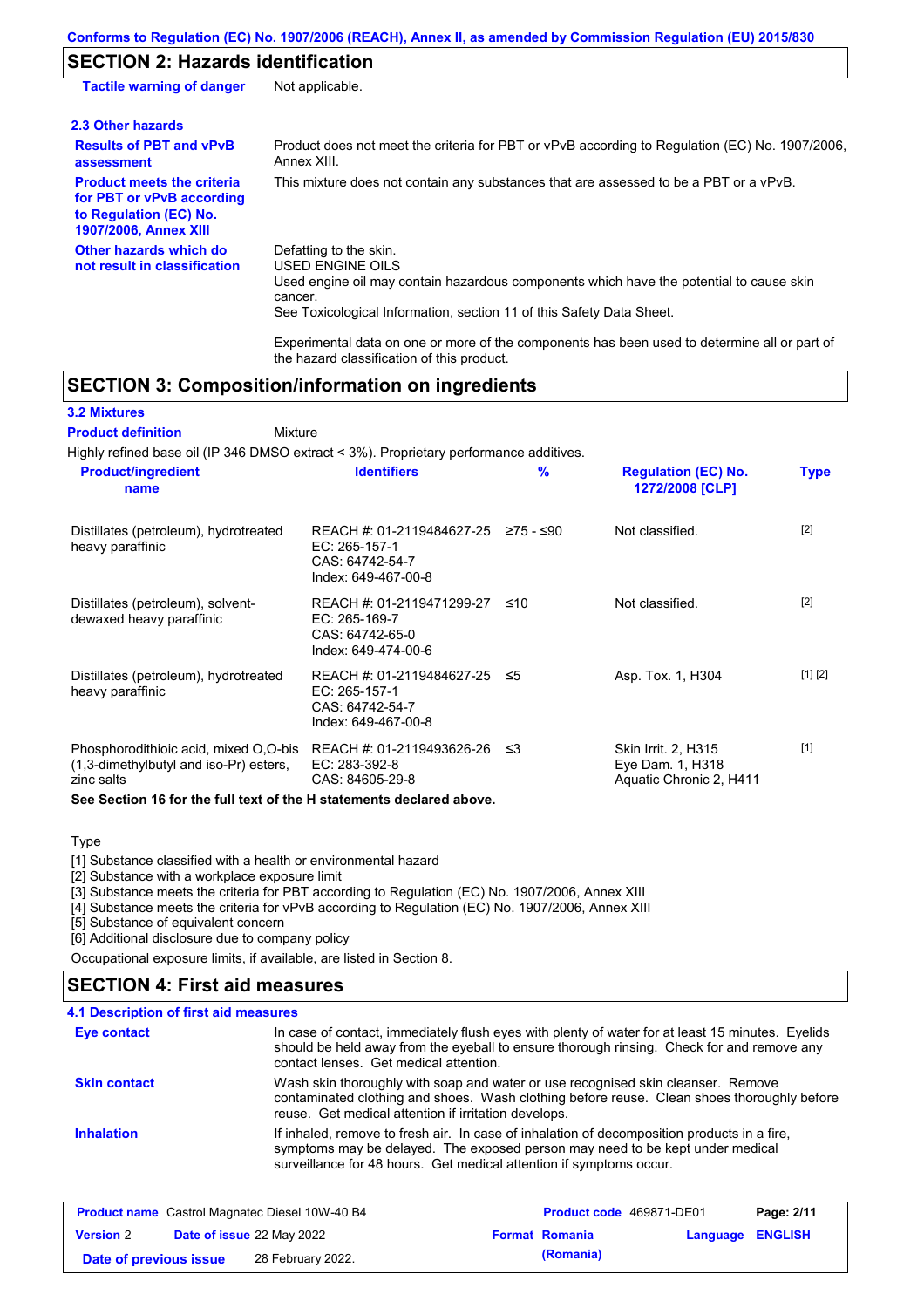## **Conforms to Regulation (EC) No. 1907/2006 (REACH), Annex II, as amended by Commission Regulation (EU) 2015/830**

| <b>Ingestion</b>                      | Do not induce vomiting unless directed to do so by medical personnel. Get medical attention if<br>symptoms occur.                                                           |
|---------------------------------------|-----------------------------------------------------------------------------------------------------------------------------------------------------------------------------|
| <b>Protection of first-aiders</b>     | No action shall be taken involving any personal risk or without suitable training. It may be<br>dangerous to the person providing aid to give mouth-to-mouth resuscitation. |
|                                       | 4.2 Most important symptoms and effects, both acute and delayed                                                                                                             |
|                                       | See Section 11 for more detailed information on health effects and symptoms.                                                                                                |
| <b>Potential acute health effects</b> |                                                                                                                                                                             |
| <b>Inhalation</b>                     | Exposure to decomposition products may cause a health hazard. Serious effects may be<br>delayed following exposure.                                                         |
| <b>Ingestion</b>                      | No known significant effects or critical hazards.                                                                                                                           |
| <b>Skin contact</b>                   | Defatting to the skin. May cause skin dryness and irritation.                                                                                                               |
| <b>Eye contact</b>                    | Not classified as an eye irritant. Based on data available for this or related materials.                                                                                   |
|                                       | Delayed and immediate effects as well as chronic effects from short and long-term exposure                                                                                  |
| <b>Inhalation</b>                     | Overexposure to the inhalation of airborne droplets or aerosols may cause irritation of the<br>respiratory tract.                                                           |
| <b>Ingestion</b>                      | Ingestion of large quantities may cause nausea and diarrhoea.                                                                                                               |
| <b>Skin contact</b>                   | Prolonged or repeated contact can defat the skin and lead to irritation and/or dermatitis.                                                                                  |
| Eye contact                           | Potential risk of transient stinging or redness if accidental eye contact occurs.                                                                                           |

### **4.3 Indication of any immediate medical attention and special treatment needed**

| <b>Notes to physician</b> | Treatment should in general be symptomatic and directed to relieving any effects.<br>In case of inhalation of decomposition products in a fire, symptoms may be delayed. |
|---------------------------|--------------------------------------------------------------------------------------------------------------------------------------------------------------------------|
|                           | The exposed person may need to be kept under medical surveillance for 48 hours.                                                                                          |

# **SECTION 5: Firefighting measures**

| 5.1 Extinguishing media                                   |                                                                                                                                                                                                                                                                                                                                                                   |
|-----------------------------------------------------------|-------------------------------------------------------------------------------------------------------------------------------------------------------------------------------------------------------------------------------------------------------------------------------------------------------------------------------------------------------------------|
| <b>Suitable extinguishing</b><br>media                    | In case of fire, use foam, dry chemical or carbon dioxide extinguisher or spray.                                                                                                                                                                                                                                                                                  |
| <b>Unsuitable extinguishing</b><br>media                  | Do not use water jet. The use of a water jet may cause the fire to spread by splashing the<br>burning product.                                                                                                                                                                                                                                                    |
| 5.2 Special hazards arising from the substance or mixture |                                                                                                                                                                                                                                                                                                                                                                   |
| <b>Hazards from the</b><br>substance or mixture           | In a fire or if heated, a pressure increase will occur and the container may burst.                                                                                                                                                                                                                                                                               |
| <b>Hazardous combustion</b><br>products                   | Combustion products may include the following:<br>carbon oxides (CO, CO <sub>2</sub> ) (carbon monoxide, carbon dioxide)<br>nitrogen oxides ( $NO$ , $NO2$ etc.)                                                                                                                                                                                                  |
| 5.3 Advice for firefighters                               |                                                                                                                                                                                                                                                                                                                                                                   |
| <b>Special precautions for</b><br>fire-fighters           | No action shall be taken involving any personal risk or without suitable training. Promptly<br>isolate the scene by removing all persons from the vicinity of the incident if there is a fire.                                                                                                                                                                    |
| <b>Special protective</b><br>equipment for fire-fighters  | Fire-fighters should wear appropriate protective equipment and self-contained breathing<br>apparatus (SCBA) with a full face-piece operated in positive pressure mode. Clothing for fire-<br>fighters (including helmets, protective boots and gloves) conforming to European standard EN<br>469 will provide a basic level of protection for chemical incidents. |

## **SECTION 6: Accidental release measures**

|                                                       | 6.1 Personal precautions, protective equipment and emergency procedures |                                                                                                                                                                                                                                                                                                                                                                                      |          |                |
|-------------------------------------------------------|-------------------------------------------------------------------------|--------------------------------------------------------------------------------------------------------------------------------------------------------------------------------------------------------------------------------------------------------------------------------------------------------------------------------------------------------------------------------------|----------|----------------|
| For non-emergency<br>personnel                        | appropriate personal protective equipment.                              | No action shall be taken involving any personal risk or without suitable training. Evacuate<br>surrounding areas. Keep unnecessary and unprotected personnel from entering. Do not touch<br>or walk through spilt material. Floors may be slippery; use care to avoid falling. Put on                                                                                                |          |                |
| For emergency responders                              |                                                                         | Entry into a confined space or poorly ventilated area contaminated with vapour, mist or fume is<br>extremely hazardous without the correct respiratory protective equipment and a safe system of<br>work. Wear self-contained breathing apparatus. Wear a suitable chemical protective suit.<br>Chemical resistant boots. See also the information in "For non-emergency personnel". |          |                |
| <b>6.2 Environmental</b><br>precautions               | waterways, soil or air).                                                | Avoid dispersal of spilt material and runoff and contact with soil, waterways, drains and sewers.<br>Inform the relevant authorities if the product has caused environmental pollution (sewers,                                                                                                                                                                                      |          |                |
| <b>Product name</b> Castrol Magnatec Diesel 10W-40 B4 |                                                                         | <b>Product code</b> 469871-DE01                                                                                                                                                                                                                                                                                                                                                      |          | Page: 3/11     |
| <b>Version 2</b><br><b>Date of issue 22 May 2022</b>  |                                                                         | <b>Format Romania</b>                                                                                                                                                                                                                                                                                                                                                                | Language | <b>ENGLISH</b> |
| Date of previous issue                                | 28 February 2022.                                                       | (Romania)                                                                                                                                                                                                                                                                                                                                                                            |          |                |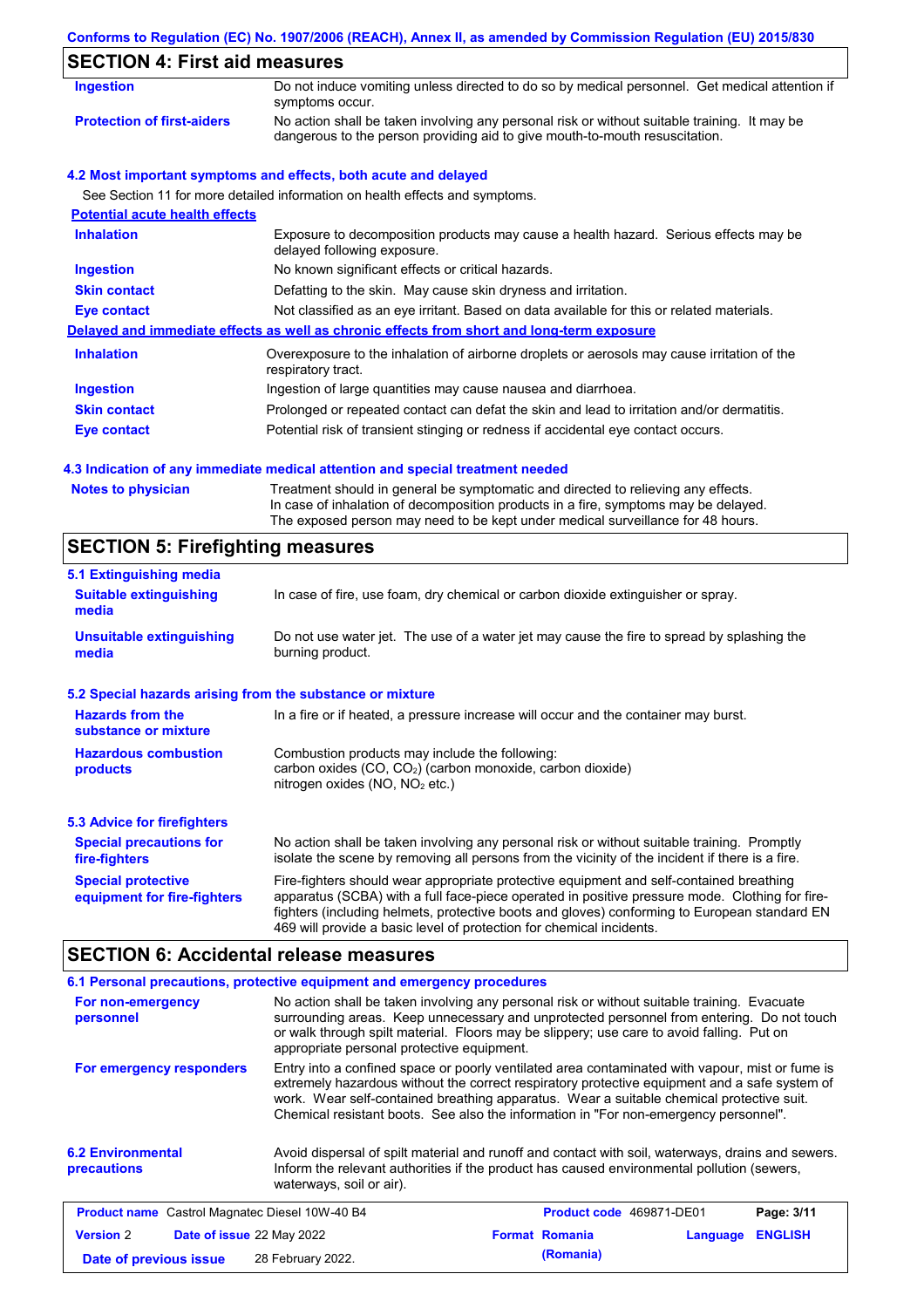## **SECTION 6: Accidental release measures**

#### Stop leak if without risk. Move containers from spill area. Prevent entry into sewers, water courses, basements or confined areas. Contain and collect spillage with non-combustible, absorbent material e.g. sand, earth, vermiculite or diatomaceous earth and place in container for disposal according to local regulations. Dispose of via a licensed waste disposal contractor. **Large spill** Stop leak if without risk. Move containers from spill area. Absorb with an inert material and place in an appropriate waste disposal container. Dispose of via a licensed waste disposal contractor. **Small spill 6.3 Methods and material for containment and cleaning up 6.4 Reference to other sections** See Section 1 for emergency contact information. See Section 5 for firefighting measures. See Section 8 for information on appropriate personal protective equipment. See Section 12 for environmental precautions. See Section 13 for additional waste treatment information.

## **SECTION 7: Handling and storage**

| 7.1 Precautions for safe handling                                             |                                                                                                                                                                                                                                                                                                                                                                                                                                                                                          |
|-------------------------------------------------------------------------------|------------------------------------------------------------------------------------------------------------------------------------------------------------------------------------------------------------------------------------------------------------------------------------------------------------------------------------------------------------------------------------------------------------------------------------------------------------------------------------------|
| <b>Protective measures</b>                                                    | Put on appropriate personal protective equipment.                                                                                                                                                                                                                                                                                                                                                                                                                                        |
| <b>Advice on general</b><br>occupational hygiene                              | Eating, drinking and smoking should be prohibited in areas where this material is handled,<br>stored and processed. Wash thoroughly after handling. Remove contaminated clothing and<br>protective equipment before entering eating areas. See also Section 8 for additional<br>information on hygiene measures.                                                                                                                                                                         |
| <b>7.2 Conditions for safe</b><br>storage, including any<br>incompatibilities | Store in accordance with local requlations. Store in a dry, cool and well-ventilated area, away<br>from incompatible materials (see Section 10). Keep away from heat and direct sunlight. Keep<br>container tightly closed and sealed until ready for use. Containers that have been opened must<br>be carefully resealed and kept upright to prevent leakage. Store and use only in equipment/<br>containers designed for use with this product. Do not store in unlabelled containers. |
| Not suitable                                                                  | Prolonged exposure to elevated temperature                                                                                                                                                                                                                                                                                                                                                                                                                                               |

**7.3 Specific end use(s) Recommendations**

See section 1.2 and Exposure scenarios in annex, if applicable.

## **SECTION 8: Exposure controls/personal protection**

**Date of previous issue (Romania)** 28 February 2022.

#### **8.1 Control parameters**

| <b>Occupational exposure limits</b>                                                                                                                                                                                                                                    |  |                                                                                                                                                                                                                                             |                                                                                                                                                                                                                                                                                                                                                                                                                                                                                                                                                                                                                                                                                                                                                                                                                                                                                                                                                        |          |                                                              |
|------------------------------------------------------------------------------------------------------------------------------------------------------------------------------------------------------------------------------------------------------------------------|--|---------------------------------------------------------------------------------------------------------------------------------------------------------------------------------------------------------------------------------------------|--------------------------------------------------------------------------------------------------------------------------------------------------------------------------------------------------------------------------------------------------------------------------------------------------------------------------------------------------------------------------------------------------------------------------------------------------------------------------------------------------------------------------------------------------------------------------------------------------------------------------------------------------------------------------------------------------------------------------------------------------------------------------------------------------------------------------------------------------------------------------------------------------------------------------------------------------------|----------|--------------------------------------------------------------|
| <b>Product/ingredient name</b><br>Distillates (petroleum), hydrotreated heavy paraffinic                                                                                                                                                                               |  | <b>Exposure limit values</b><br>HG 1218/2006 with subsequent modifications and additions<br>(Romania).<br>VLA: 5 mg/m <sup>3</sup> 8 hours. Issued/Revised: 10/2006<br>Short term: 10 mg/m <sup>3</sup> 15 minutes. Issued/Revised: 10/2006 |                                                                                                                                                                                                                                                                                                                                                                                                                                                                                                                                                                                                                                                                                                                                                                                                                                                                                                                                                        |          |                                                              |
|                                                                                                                                                                                                                                                                        |  |                                                                                                                                                                                                                                             |                                                                                                                                                                                                                                                                                                                                                                                                                                                                                                                                                                                                                                                                                                                                                                                                                                                                                                                                                        |          | Distillates (petroleum), solvent-dewaxed heavy<br>paraffinic |
| Distillates (petroleum), hydrotreated heavy paraffinic                                                                                                                                                                                                                 |  | (Romania).                                                                                                                                                                                                                                  | HG 1218/2006 with subsequent modifications and additions<br>VLA: 5 mg/m <sup>3</sup> 8 hours. Issued/Revised: 10/2006<br>Short term: 10 mg/m <sup>3</sup> 15 minutes. Issued/Revised: 10/2006                                                                                                                                                                                                                                                                                                                                                                                                                                                                                                                                                                                                                                                                                                                                                          |          |                                                              |
| Whilst specific OELs for certain components may be shown in this section, other components may be present in any mist,<br>vapour or dust produced. Therefore, the specific OELs may not be applicable to the product as a whole and are provided for<br>quidance only. |  |                                                                                                                                                                                                                                             |                                                                                                                                                                                                                                                                                                                                                                                                                                                                                                                                                                                                                                                                                                                                                                                                                                                                                                                                                        |          |                                                              |
| <b>Recommended monitoring</b><br>procedures                                                                                                                                                                                                                            |  |                                                                                                                                                                                                                                             | If this product contains ingredients with exposure limits, personal, workplace atmosphere or<br>biological monitoring may be required to determine the effectiveness of the ventilation or other<br>control measures and/or the necessity to use respiratory protective equipment. Reference<br>should be made to monitoring standards, such as the following: European Standard EN 689<br>(Workplace atmospheres - Guidance for the assessment of exposure by inhalation to chemical<br>agents for comparison with limit values and measurement strategy) European Standard EN<br>14042 (Workplace atmospheres - Guide for the application and use of procedures for the<br>assessment of exposure to chemical and biological agents) European Standard EN 482<br>(Workplace atmospheres - General requirements for the performance of procedures for the<br>measurement of chemical agents) Reference to national guidance documents for methods for |          |                                                              |
| <b>Product name</b> Castrol Magnatec Diesel 10W-40 B4                                                                                                                                                                                                                  |  |                                                                                                                                                                                                                                             | Product code 469871-DE01                                                                                                                                                                                                                                                                                                                                                                                                                                                                                                                                                                                                                                                                                                                                                                                                                                                                                                                               |          | Page: 4/11                                                   |
| Date of issue 22 May 2022<br><b>Version 2</b>                                                                                                                                                                                                                          |  |                                                                                                                                                                                                                                             | <b>Format Romania</b>                                                                                                                                                                                                                                                                                                                                                                                                                                                                                                                                                                                                                                                                                                                                                                                                                                                                                                                                  | Language | <b>ENGLISH</b>                                               |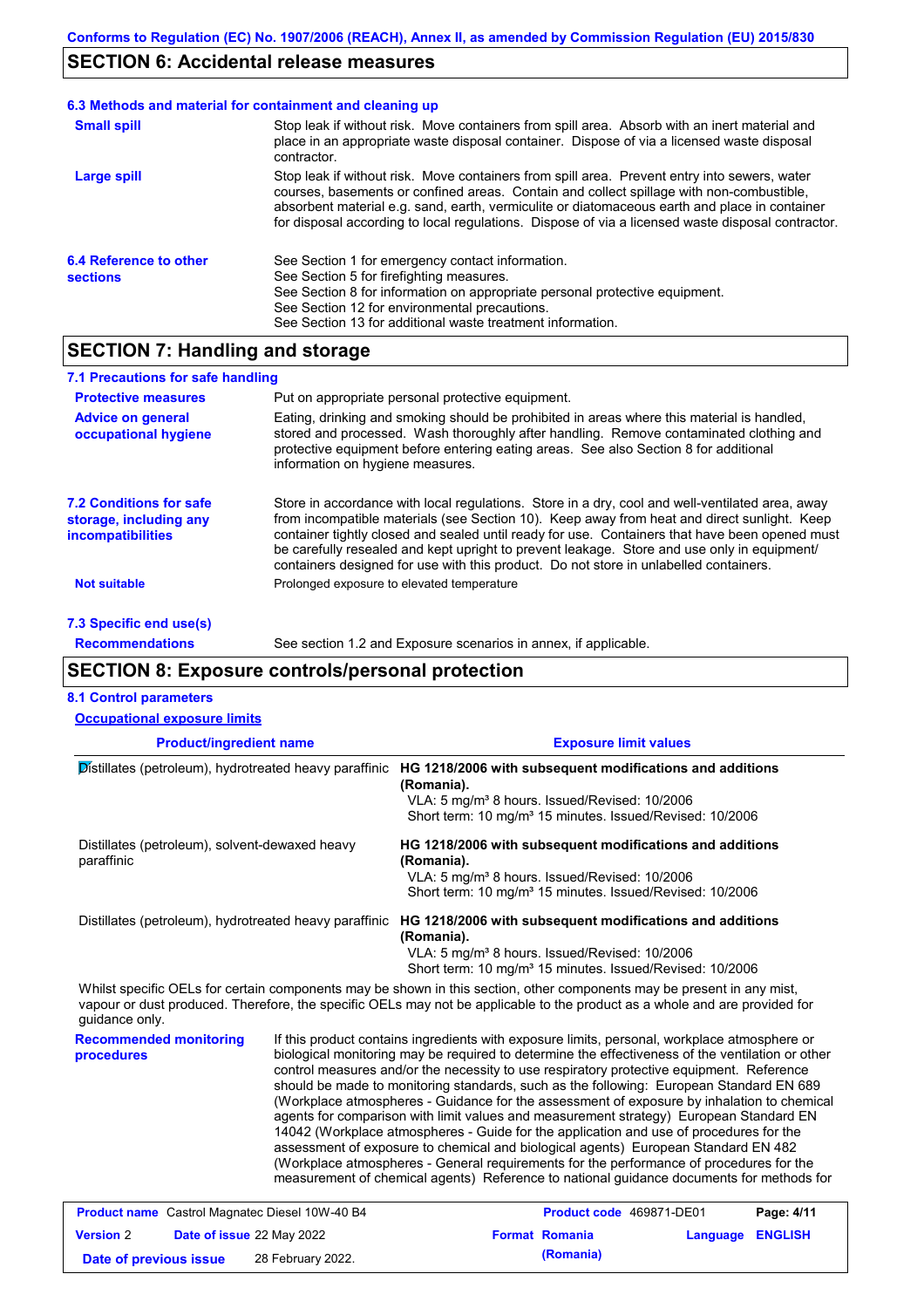# **SECTION 8: Exposure controls/personal protection**

the determination of hazardous substances will also be required.

## **Derived No Effect Level**

No DNELs/DMELs available.

### **Predicted No Effect Concentration**

No PNECs available

| <b>8.2 Exposure controls</b>               |                                                                                                                                                                                                                                                                                                                                                                                                                                                                                                                                                                                                                                                                                                                                                                                                                                                                                                                                                                                                         |
|--------------------------------------------|---------------------------------------------------------------------------------------------------------------------------------------------------------------------------------------------------------------------------------------------------------------------------------------------------------------------------------------------------------------------------------------------------------------------------------------------------------------------------------------------------------------------------------------------------------------------------------------------------------------------------------------------------------------------------------------------------------------------------------------------------------------------------------------------------------------------------------------------------------------------------------------------------------------------------------------------------------------------------------------------------------|
| <b>Appropriate engineering</b><br>controls | Provide exhaust ventilation or other engineering controls to keep the relevant airborne<br>concentrations below their respective occupational exposure limits.<br>All activities involving chemicals should be assessed for their risks to health, to ensure<br>exposures are adequately controlled. Personal protective equipment should only be considered<br>after other forms of control measures (e.g. engineering controls) have been suitably evaluated.<br>Personal protective equipment should conform to appropriate standards, be suitable for use, be<br>kept in good condition and properly maintained.<br>Your supplier of personal protective equipment should be consulted for advice on selection and<br>appropriate standards. For further information contact your national organisation for standards.<br>The final choice of protective equipment will depend upon a risk assessment. It is important to<br>ensure that all items of personal protective equipment are compatible. |
| <b>Individual protection measures</b>      |                                                                                                                                                                                                                                                                                                                                                                                                                                                                                                                                                                                                                                                                                                                                                                                                                                                                                                                                                                                                         |
| <b>Hygiene measures</b>                    | Wash hands, forearms and face thoroughly after handling chemical products, before eating,<br>smoking and using the lavatory and at the end of the working period. Ensure that eyewash<br>stations and safety showers are close to the workstation location.                                                                                                                                                                                                                                                                                                                                                                                                                                                                                                                                                                                                                                                                                                                                             |
| <b>Respiratory protection</b>              | In case of insufficient ventilation, wear suitable respiratory equipment.<br>The correct choice of respiratory protection depends upon the chemicals being handled, the<br>conditions of work and use, and the condition of the respiratory equipment. Safety procedures<br>should be developed for each intended application. Respiratory protection equipment should<br>therefore be chosen in consultation with the supplier/manufacturer and with a full assessment<br>of the working conditions.                                                                                                                                                                                                                                                                                                                                                                                                                                                                                                   |
| <b>Eye/face protection</b>                 | Safety glasses with side shields.                                                                                                                                                                                                                                                                                                                                                                                                                                                                                                                                                                                                                                                                                                                                                                                                                                                                                                                                                                       |
| <b>Skin protection</b>                     |                                                                                                                                                                                                                                                                                                                                                                                                                                                                                                                                                                                                                                                                                                                                                                                                                                                                                                                                                                                                         |
| <b>Hand protection</b>                     | <b>General Information:</b>                                                                                                                                                                                                                                                                                                                                                                                                                                                                                                                                                                                                                                                                                                                                                                                                                                                                                                                                                                             |
|                                            | Because specific work environments and material handling practices vary, safety procedures<br>should be developed for each intended application. The correct choice of protective gloves<br>depends upon the chemicals being handled, and the conditions of work and use. Most gloves<br>provide protection for only a limited time before they must be discarded and replaced (even the<br>best chemically resistant gloves will break down after repeated chemical exposures).                                                                                                                                                                                                                                                                                                                                                                                                                                                                                                                        |
|                                            | Gloves should be chosen in consultation with the supplier / manufacturer and taking account of<br>a full assessment of the working conditions.                                                                                                                                                                                                                                                                                                                                                                                                                                                                                                                                                                                                                                                                                                                                                                                                                                                          |
|                                            | Recommended: Nitrile gloves.<br><b>Breakthrough time:</b>                                                                                                                                                                                                                                                                                                                                                                                                                                                                                                                                                                                                                                                                                                                                                                                                                                                                                                                                               |
|                                            | Breakthrough time data are generated by glove manufacturers under laboratory test conditions<br>and represent how long a glove can be expected to provide effective permeation resistance. It<br>is important when following breakthrough time recommendations that actual workplace<br>conditions are taken into account. Always consult with your glove supplier for up-to-date<br>technical information on breakthrough times for the recommended glove type.<br>Our recommendations on the selection of gloves are as follows:                                                                                                                                                                                                                                                                                                                                                                                                                                                                      |
|                                            | Continuous contact:                                                                                                                                                                                                                                                                                                                                                                                                                                                                                                                                                                                                                                                                                                                                                                                                                                                                                                                                                                                     |
|                                            | Gloves with a minimum breakthrough time of 240 minutes, or >480 minutes if suitable gloves<br>can be obtained.<br>If suitable gloves are not available to offer that level of protection, gloves with shorter<br>breakthrough times may be acceptable as long as appropriate glove maintenance and<br>replacement regimes are determined and adhered to.                                                                                                                                                                                                                                                                                                                                                                                                                                                                                                                                                                                                                                                |
|                                            | Short-term / splash protection:                                                                                                                                                                                                                                                                                                                                                                                                                                                                                                                                                                                                                                                                                                                                                                                                                                                                                                                                                                         |
|                                            | Recommended breakthrough times as above.<br>It is recognised that for short-term, transient exposures, gloves with shorter breakthrough times<br>may commonly be used. Therefore, appropriate maintenance and replacement regimes must<br>be determined and rigorously followed.                                                                                                                                                                                                                                                                                                                                                                                                                                                                                                                                                                                                                                                                                                                        |
|                                            | <b>Glove Thickness:</b>                                                                                                                                                                                                                                                                                                                                                                                                                                                                                                                                                                                                                                                                                                                                                                                                                                                                                                                                                                                 |

| <b>Product name</b> Castrol Magnatec Diesel 10W-40 B4 |  |                                  | Product code 469871-DE01 | Page: 5/11            |                  |  |
|-------------------------------------------------------|--|----------------------------------|--------------------------|-----------------------|------------------|--|
| <b>Version 2</b>                                      |  | <b>Date of issue 22 May 2022</b> |                          | <b>Format Romania</b> | Language ENGLISH |  |
| Date of previous issue                                |  | 28 February 2022.                |                          | (Romania)             |                  |  |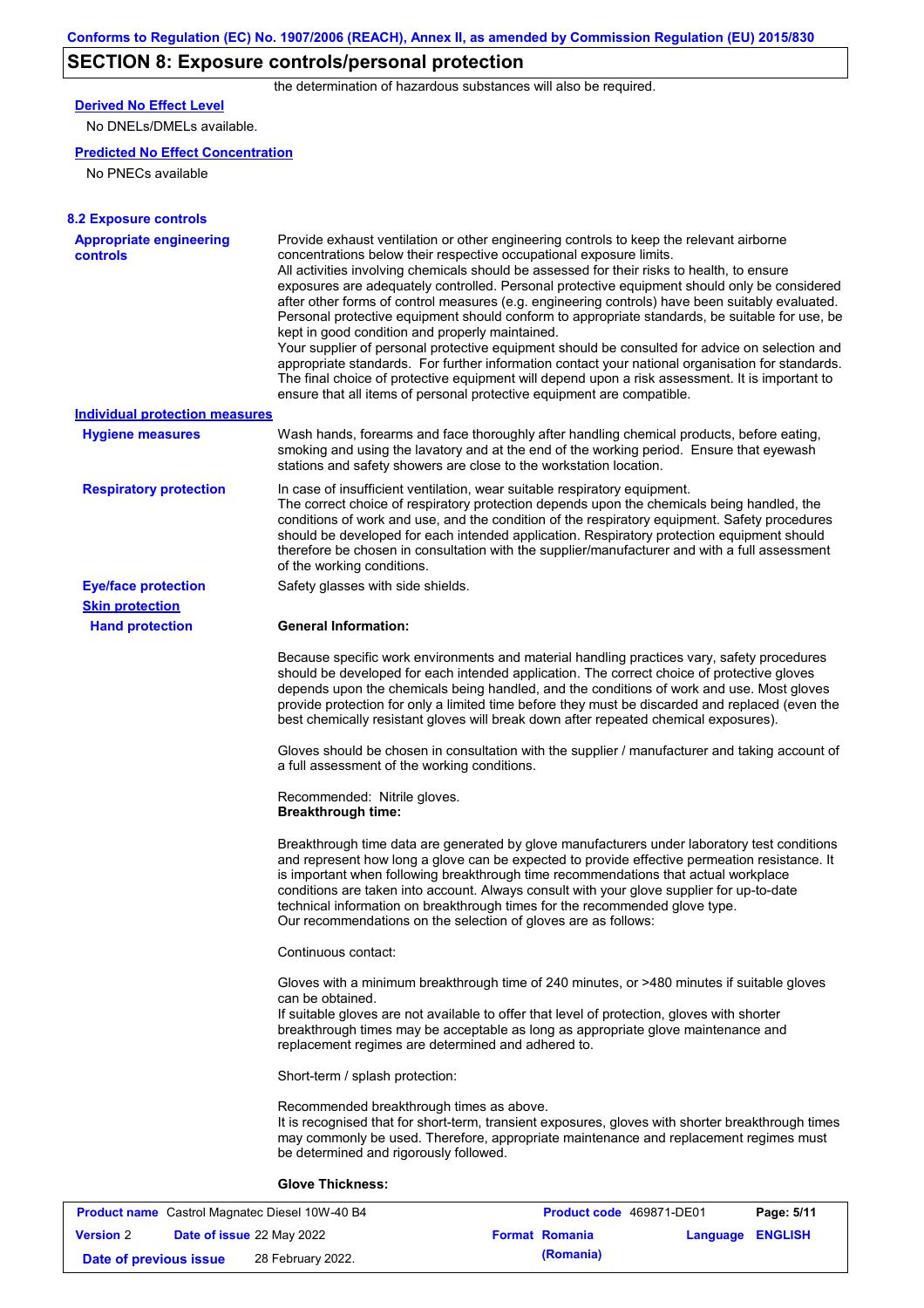# **SECTION 8: Exposure controls/personal protection**

|                                           | For general applications, we recommend gloves with a thickness typically greater than 0.35 mm.                                                                                                                                                                                                                                                                                                                                                                                                                                                                                                                                                                                        |
|-------------------------------------------|---------------------------------------------------------------------------------------------------------------------------------------------------------------------------------------------------------------------------------------------------------------------------------------------------------------------------------------------------------------------------------------------------------------------------------------------------------------------------------------------------------------------------------------------------------------------------------------------------------------------------------------------------------------------------------------|
|                                           | It should be emphasised that glove thickness is not necessarily a good predictor of glove<br>resistance to a specific chemical, as the permeation efficiency of the glove will be dependent<br>on the exact composition of the glove material. Therefore, glove selection should also be based<br>on consideration of the task requirements and knowledge of breakthrough times.<br>Glove thickness may also vary depending on the glove manufacturer, the glove type and the<br>glove model. Therefore, the manufacturers' technical data should always be taken into account<br>to ensure selection of the most appropriate glove for the task.                                     |
|                                           | Note: Depending on the activity being conducted, gloves of varying thickness may be required<br>for specific tasks. For example:                                                                                                                                                                                                                                                                                                                                                                                                                                                                                                                                                      |
|                                           | • Thinner gloves (down to 0.1 mm or less) may be required where a high degree of manual<br>dexterity is needed. However, these gloves are only likely to give short duration protection and<br>would normally be just for single use applications, then disposed of.                                                                                                                                                                                                                                                                                                                                                                                                                  |
|                                           | • Thicker gloves (up to 3 mm or more) may be required where there is a mechanical (as well<br>as a chemical) risk i.e. where there is abrasion or puncture potential.                                                                                                                                                                                                                                                                                                                                                                                                                                                                                                                 |
| <b>Skin and body</b>                      | Use of protective clothing is good industrial practice.<br>Personal protective equipment for the body should be selected based on the task being<br>performed and the risks involved and should be approved by a specialist before handling this<br>product.<br>Cotton or polyester/cotton overalls will only provide protection against light superficial<br>contamination that will not soak through to the skin. Overalls should be laundered on a regular<br>basis. When the risk of skin exposure is high (e.g. when cleaning up spillages or if there is a<br>risk of splashing) then chemical resistant aprons and/or impervious chemical suits and boots<br>will be required. |
| <b>Refer to standards:</b>                | Respiratory protection: EN 529<br>Gloves: EN 420, EN 374<br>Eye protection: EN 166<br>Filtering half-mask: EN 149<br>Filtering half-mask with valve: EN 405<br>Half-mask: EN 140 plus filter<br>Full-face mask: EN 136 plus filter<br>Particulate filters: EN 143<br>Gas/combined filters: EN 14387                                                                                                                                                                                                                                                                                                                                                                                   |
| <b>Environmental exposure</b><br>controls | Emissions from ventilation or work process equipment should be checked to ensure they<br>comply with the requirements of environmental protection legislation. In some cases, fume<br>scrubbers, filters or engineering modifications to the process equipment will be necessary to<br>reduce emissions to acceptable levels.                                                                                                                                                                                                                                                                                                                                                         |

## **SECTION 9: Physical and chemical properties**

The conditions of measurement of all properties are at standard temperature and pressure unless otherwise indicated.

### **9.1 Information on basic physical and chemical properties**

| <b>Appearance</b>                                      |                                                                                       |                       |                          |                |
|--------------------------------------------------------|---------------------------------------------------------------------------------------|-----------------------|--------------------------|----------------|
| <b>Physical state</b>                                  | Liquid.                                                                               |                       |                          |                |
| <b>Colour</b>                                          | Amber.                                                                                |                       |                          |                |
| <b>Odour</b>                                           | Not available.                                                                        |                       |                          |                |
| <b>Odour threshold</b>                                 | Not available.                                                                        |                       |                          |                |
| pH                                                     | Not applicable.                                                                       |                       |                          |                |
| <b>Melting point/freezing point</b>                    | Not available.                                                                        |                       |                          |                |
| Initial boiling point and boiling<br>range             | Not available.                                                                        |                       |                          |                |
| <b>Pour point</b>                                      | -42 $^{\circ}$ C                                                                      |                       |                          |                |
| <b>Flash point</b>                                     | Closed cup: 202°C (395.6°F) [Pensky-Martens]<br>Open cup: 226°C (438.8°F) [Cleveland] |                       |                          |                |
| <b>Evaporation rate</b>                                | Not available.                                                                        |                       |                          |                |
| <b>Flammability (solid, gas)</b>                       | Not available.                                                                        |                       |                          |                |
| <b>Upper/lower flammability or</b><br>explosive limits | Not available.                                                                        |                       |                          |                |
| <b>Vapour pressure</b>                                 | Not available.                                                                        |                       |                          |                |
| <b>Product name</b> Castrol Magnatec Diesel 10W-40 B4  |                                                                                       |                       | Product code 469871-DE01 | Page: 6/11     |
| <b>Version 2</b><br>Date of issue 22 May 2022          |                                                                                       | <b>Format Romania</b> | <b>Language</b>          | <b>ENGLISH</b> |
| Date of previous issue                                 | 28 February 2022.                                                                     | (Romania)             |                          |                |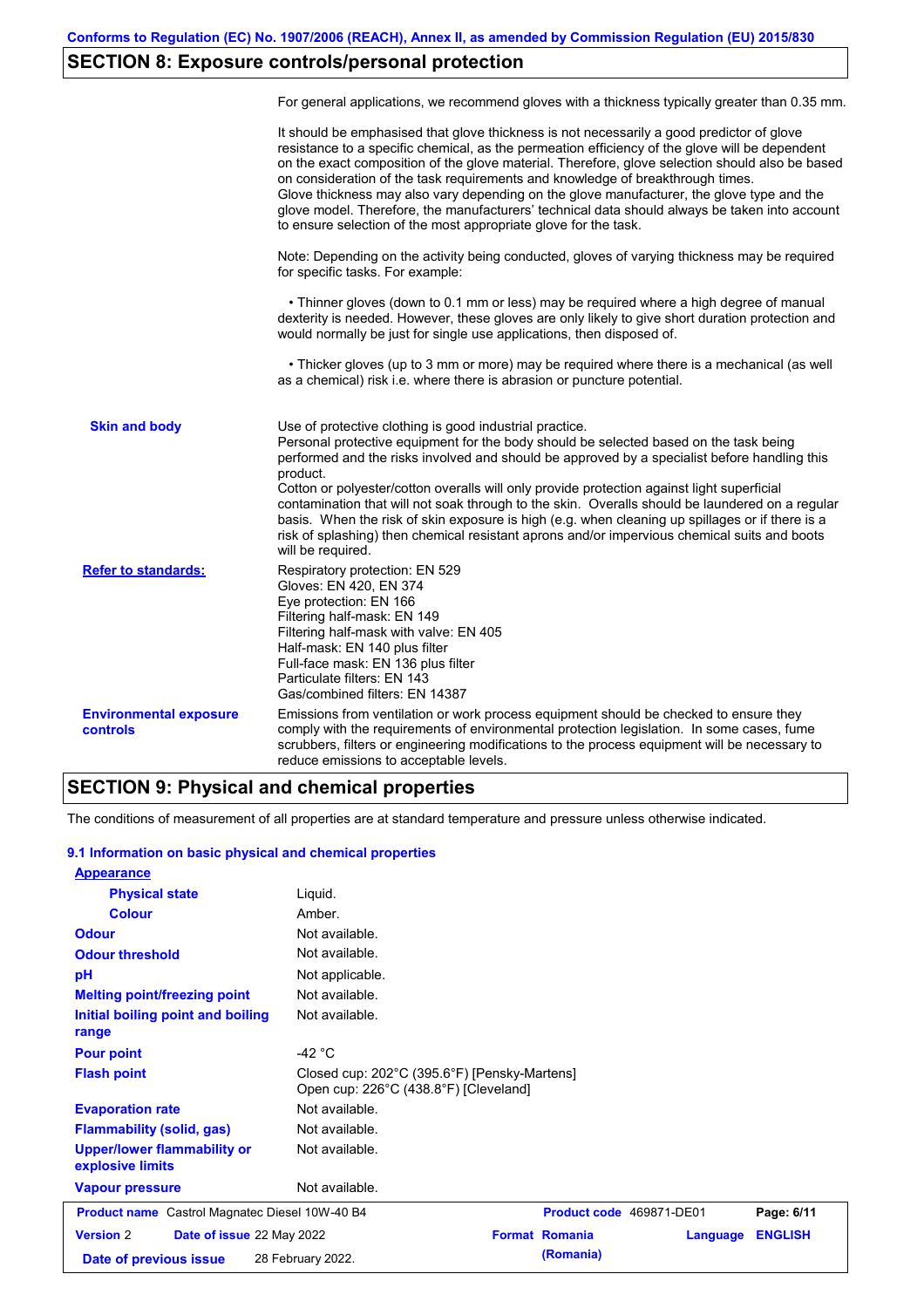# **SECTION 9: Physical and chemical properties**

|                                                   |                                                                                                                                          | Vapour Pressure at 20°C |         |                    | Vapour pressure at 50°C |     |               |
|---------------------------------------------------|------------------------------------------------------------------------------------------------------------------------------------------|-------------------------|---------|--------------------|-------------------------|-----|---------------|
|                                                   | <b>Ingredient name</b>                                                                                                                   | mm Hg kPa               |         | <b>Method</b>      | mm<br>Hg                | kPa | <b>Method</b> |
|                                                   | Distillates (petroleum),<br>hydrotreated heavy<br>paraffinic                                                                             | < 0.08                  | < 0.011 | <b>ASTM D 5191</b> |                         |     |               |
|                                                   | Distillates (petroleum),<br>solvent-dewaxed<br>heavy paraffinic                                                                          | < 0.08                  | < 0.011 | <b>ASTM D 5191</b> |                         |     |               |
|                                                   | Distillates (petroleum),<br>hydrotreated heavy<br>paraffinic                                                                             | < 0.08                  | < 0.011 | <b>ASTM D 5191</b> |                         |     |               |
|                                                   | Phosphorodithioic acid, 0<br>mixed O,O-bis<br>(1,3-dimethylbutyl and<br>iso-Pr) esters, zinc salts                                       |                         | 0       | EU A.4             | 0                       | 0   | EU A.4        |
| <b>Vapour density</b>                             | Not available.                                                                                                                           |                         |         |                    |                         |     |               |
| <b>Relative density</b>                           | Not available.                                                                                                                           |                         |         |                    |                         |     |               |
| <b>Density</b>                                    | <1000 kg/m <sup>3</sup> (<1 g/cm <sup>3</sup> ) at 15 <sup>°</sup> C                                                                     |                         |         |                    |                         |     |               |
| <b>Solubility(ies)</b>                            | insoluble in water.                                                                                                                      |                         |         |                    |                         |     |               |
| <b>Partition coefficient: n-octanol/</b><br>water | Not applicable.                                                                                                                          |                         |         |                    |                         |     |               |
| <b>Auto-ignition temperature</b>                  | Not available.                                                                                                                           |                         |         |                    |                         |     |               |
| <b>Decomposition temperature</b>                  | Not available.                                                                                                                           |                         |         |                    |                         |     |               |
| <b>Viscosity</b>                                  | Kinematic: 101.1 mm <sup>2</sup> /s (101.1 cSt) at 40°C<br>Kinematic: 13.8 to 16.2 mm <sup>2</sup> /s (13.8 to 16.2 cSt) at 100°C        |                         |         |                    |                         |     |               |
| <b>Explosive properties</b>                       | Not available.                                                                                                                           |                         |         |                    |                         |     |               |
| <b>Oxidising properties</b>                       | Not available.                                                                                                                           |                         |         |                    |                         |     |               |
| <b>Particle characteristics</b>                   |                                                                                                                                          |                         |         |                    |                         |     |               |
| <b>Median particle size</b>                       | Not applicable.                                                                                                                          |                         |         |                    |                         |     |               |
| 9.2 Other information                             |                                                                                                                                          |                         |         |                    |                         |     |               |
| No additional information.                        |                                                                                                                                          |                         |         |                    |                         |     |               |
| <b>SECTION 10: Stability and reactivity</b>       |                                                                                                                                          |                         |         |                    |                         |     |               |
| <b>10.1 Reactivity</b>                            | No specific test data available for this product. Refer to Conditions to avoid and Incompatible<br>materials for additional information. |                         |         |                    |                         |     |               |

| <b>10.2 Chemical stability</b>                    | The product is stable.                                                                                                                                                  |
|---------------------------------------------------|-------------------------------------------------------------------------------------------------------------------------------------------------------------------------|
| <b>10.3 Possibility of</b><br>hazardous reactions | Under normal conditions of storage and use, hazardous reactions will not occur.<br>Under normal conditions of storage and use, hazardous polymerisation will not occur. |
| <b>10.4 Conditions to avoid</b>                   | Avoid all possible sources of ignition (spark or flame).                                                                                                                |
| 10.5 Incompatible materials                       | Reactive or incompatible with the following materials: oxidising materials.                                                                                             |
| <b>10.6 Hazardous</b><br>decomposition products   | Under normal conditions of storage and use, hazardous decomposition products should not be<br>produced.                                                                 |

# **SECTION 11: Toxicological information**

| 11.1 Information on toxicological effects<br><b>Acute toxicity estimates</b>                           |                                                                                                                     |  |                          |          |                |
|--------------------------------------------------------------------------------------------------------|---------------------------------------------------------------------------------------------------------------------|--|--------------------------|----------|----------------|
| Not available.                                                                                         |                                                                                                                     |  |                          |          |                |
| Routes of entry anticipated: Dermal, Inhalation.<br><b>Information on likely</b><br>routes of exposure |                                                                                                                     |  |                          |          |                |
| <b>Potential acute health effects</b>                                                                  |                                                                                                                     |  |                          |          |                |
| <b>Inhalation</b>                                                                                      | Exposure to decomposition products may cause a health hazard. Serious effects may be<br>delayed following exposure. |  |                          |          |                |
| <b>Ingestion</b>                                                                                       | No known significant effects or critical hazards.                                                                   |  |                          |          |                |
| <b>Product name</b> Castrol Magnatec Diesel 10W-40 B4                                                  |                                                                                                                     |  | Product code 469871-DE01 |          | Page: 7/11     |
| <b>Version 2</b><br><b>Date of issue 22 May 2022</b>                                                   |                                                                                                                     |  | <b>Format Romania</b>    | Language | <b>ENGLISH</b> |
| Date of previous issue                                                                                 | 28 February 2022.                                                                                                   |  | (Romania)                |          |                |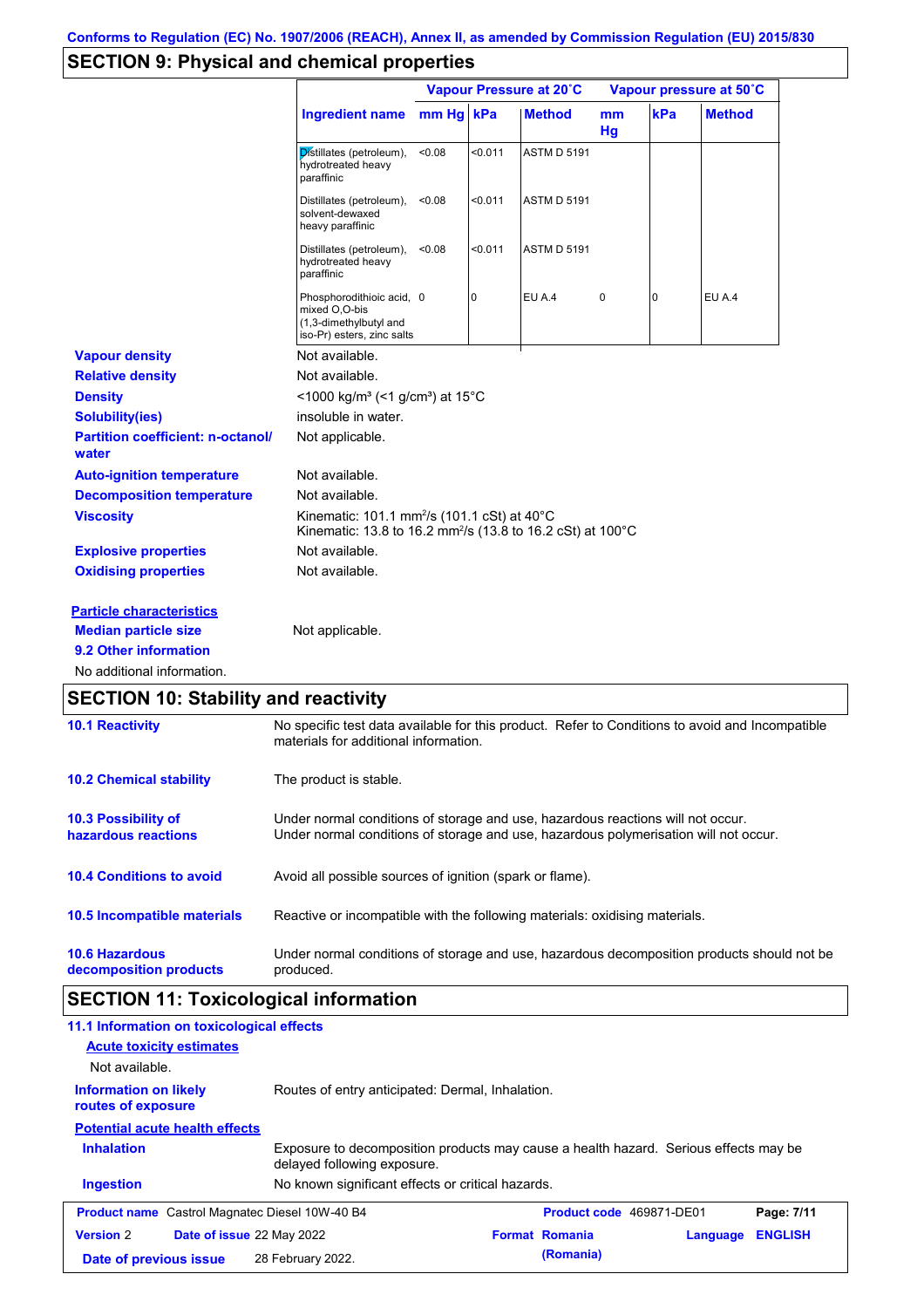## **SECTION 11: Toxicological information**

| <b>Skin contact</b>                     | Defatting to the skin. May cause skin dryness and irritation.                                                                                                                                                                                                                                                                                                                                            |  |  |  |  |
|-----------------------------------------|----------------------------------------------------------------------------------------------------------------------------------------------------------------------------------------------------------------------------------------------------------------------------------------------------------------------------------------------------------------------------------------------------------|--|--|--|--|
| <b>Eye contact</b>                      | Not classified as an eye irritant. Based on data available for this or related materials.                                                                                                                                                                                                                                                                                                                |  |  |  |  |
|                                         | <b>Symptoms related to the physical, chemical and toxicological characteristics</b>                                                                                                                                                                                                                                                                                                                      |  |  |  |  |
| <b>Inhalation</b>                       | No specific data.                                                                                                                                                                                                                                                                                                                                                                                        |  |  |  |  |
| <b>Ingestion</b>                        | No specific data.                                                                                                                                                                                                                                                                                                                                                                                        |  |  |  |  |
| <b>Skin contact</b>                     | Adverse symptoms may include the following:<br>irritation<br>dryness<br>cracking                                                                                                                                                                                                                                                                                                                         |  |  |  |  |
| <b>Eye contact</b>                      | No specific data.                                                                                                                                                                                                                                                                                                                                                                                        |  |  |  |  |
|                                         | Delayed and immediate effects as well as chronic effects from short and long-term exposure                                                                                                                                                                                                                                                                                                               |  |  |  |  |
| <b>Inhalation</b>                       | Overexposure to the inhalation of airborne droplets or aerosols may cause irritation of the<br>respiratory tract.                                                                                                                                                                                                                                                                                        |  |  |  |  |
| <b>Ingestion</b>                        | Ingestion of large quantities may cause nausea and diarrhoea.                                                                                                                                                                                                                                                                                                                                            |  |  |  |  |
| <b>Skin contact</b>                     | Prolonged or repeated contact can defat the skin and lead to irritation and/or dermatitis.                                                                                                                                                                                                                                                                                                               |  |  |  |  |
| Eye contact                             | Potential risk of transient stinging or redness if accidental eye contact occurs.                                                                                                                                                                                                                                                                                                                        |  |  |  |  |
| <b>Potential chronic health effects</b> |                                                                                                                                                                                                                                                                                                                                                                                                          |  |  |  |  |
| <b>General</b>                          | USED ENGINE OILS<br>Combustion products resulting from the operation of internal combustion engines contaminate<br>engine oils during use. Used engine oil may contain hazardous components which have the<br>potential to cause skin cancer. Frequent or prolonged contact with all types and makes of used<br>engine oil must therefore be avoided and a high standard of personal hygiene maintained. |  |  |  |  |
| <b>Carcinogenicity</b>                  | No known significant effects or critical hazards.                                                                                                                                                                                                                                                                                                                                                        |  |  |  |  |
| <b>Mutagenicity</b>                     | No known significant effects or critical hazards.                                                                                                                                                                                                                                                                                                                                                        |  |  |  |  |
| <b>Developmental effects</b>            | No known significant effects or critical hazards.                                                                                                                                                                                                                                                                                                                                                        |  |  |  |  |
| <b>Fertility effects</b>                | No known significant effects or critical hazards.                                                                                                                                                                                                                                                                                                                                                        |  |  |  |  |

## **SECTION 12: Ecological information**

```
12.1 Toxicity
```
**Environmental hazards** Not classified as dangerous

#### **12.2 Persistence and degradability**

Expected to be biodegradable.

#### **12.3 Bioaccumulative potential**

This product is not expected to bioaccumulate through food chains in the environment.

| 12.4 Mobility in soil                                         |                                                                      |
|---------------------------------------------------------------|----------------------------------------------------------------------|
| <b>Soil/water partition</b><br>coefficient (K <sub>oc</sub> ) | Not available.                                                       |
| <b>Mobility</b>                                               | Spillages may penetrate the soil causing ground water contamination. |

#### **12.5 Results of PBT and vPvB assessment**

Product does not meet the criteria for PBT or vPvB according to Regulation (EC) No. 1907/2006, Annex XIII.

### **12.6 Other adverse effects**

Spills may form a film on water surfaces causing physical damage to organisms. Oxygen transfer could also be impaired. **Other ecological information**

## **SECTION 13: Disposal considerations**

|                | <b>13.1 Waste treatment methods</b> |
|----------------|-------------------------------------|
| <b>Product</b> |                                     |

**Methods of disposal**

Where possible, arrange for product to be recycled. Dispose of via an authorised person/ licensed waste disposal contractor in accordance with local regulations.

### **European waste catalogue (EWC) Hazardous waste** Yes.

|                  | <b>Waste code</b>         |                                                                 | <b>Waste designation</b> |                          |          |                |  |  |
|------------------|---------------------------|-----------------------------------------------------------------|--------------------------|--------------------------|----------|----------------|--|--|
| 13 02 05*        |                           | mineral-based non-chlorinated engine, gear and lubricating oils |                          |                          |          |                |  |  |
|                  |                           | <b>Product name</b> Castrol Magnatec Diesel 10W-40 B4           |                          | Product code 469871-DE01 |          | Page: 8/11     |  |  |
| <b>Version 2</b> | Date of issue 22 May 2022 |                                                                 |                          | <b>Format Romania</b>    | Language | <b>ENGLISH</b> |  |  |
|                  | Date of previous issue    | 28 February 2022.                                               |                          | (Romania)                |          |                |  |  |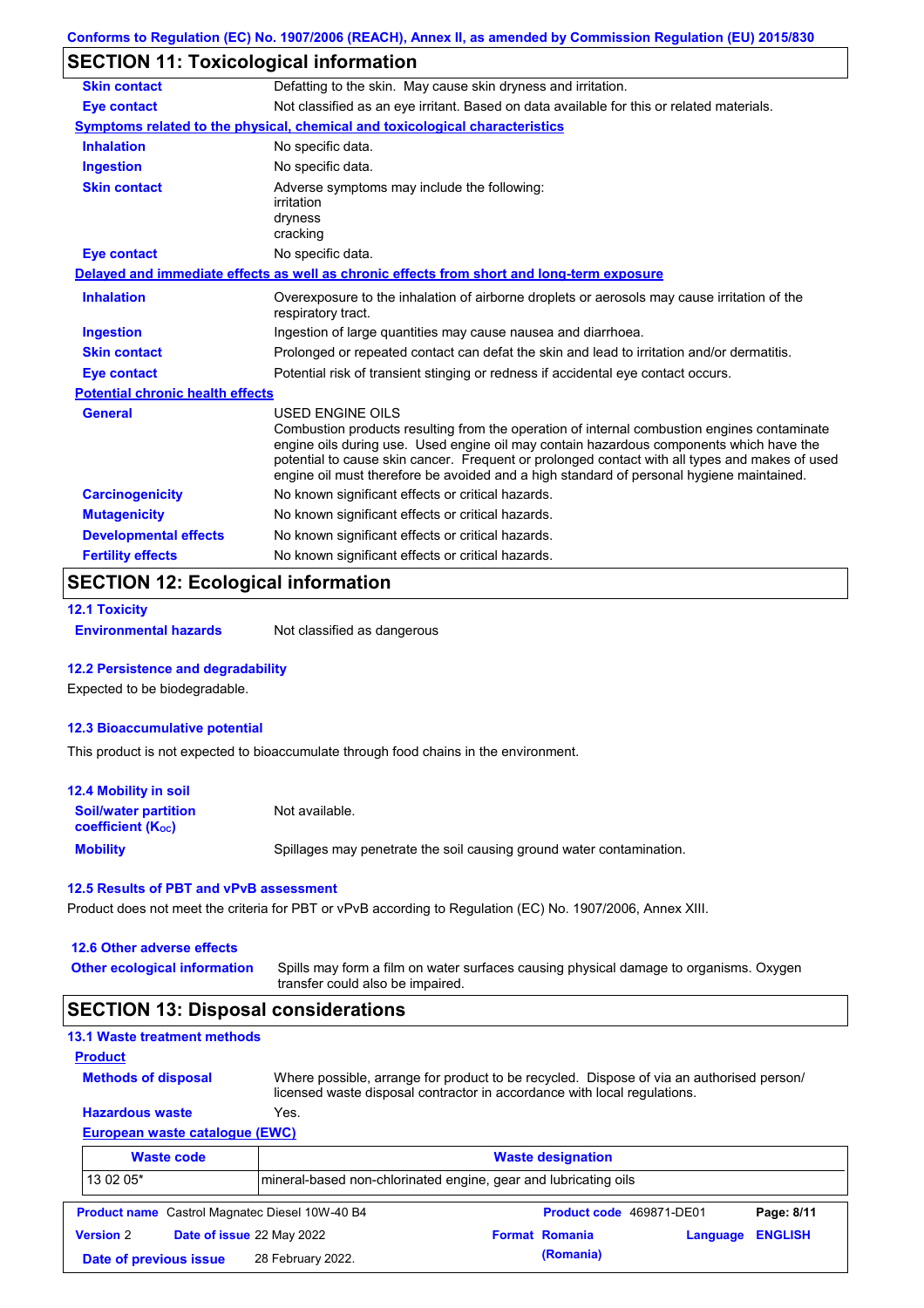## **SECTION 13: Disposal considerations**

However, deviation from the intended use and/or the presence of any potential contaminants may require an alternative waste disposal code to be assigned by the end user.

#### **Packaging**

| <b>Methods of disposal</b> | Where possible, arrange for product to be recycled. Dispose of via an authorised person/<br>licensed waste disposal contractor in accordance with local regulations.                                                                                                                                                                                                                                                                                                                            |
|----------------------------|-------------------------------------------------------------------------------------------------------------------------------------------------------------------------------------------------------------------------------------------------------------------------------------------------------------------------------------------------------------------------------------------------------------------------------------------------------------------------------------------------|
| <b>Special precautions</b> | This material and its container must be disposed of in a safe way. Care should be taken when<br>handling emptied containers that have not been cleaned or rinsed out. Empty containers or<br>liners may retain some product residues. Empty containers represent a fire hazard as they may<br>contain flammable product residues and vapour. Never weld, solder or braze empty containers.<br>Avoid dispersal of spilt material and runoff and contact with soil, waterways, drains and sewers. |
| <b>References</b>          | Commission 2014/955/EU<br>Directive 2008/98/EC                                                                                                                                                                                                                                                                                                                                                                                                                                                  |

## **SECTION 14: Transport information**

|                                           | <b>ADR/RID</b> | <b>ADN</b>     | <b>IMDG</b>    | <b>IATA</b>    |
|-------------------------------------------|----------------|----------------|----------------|----------------|
| 14.1 UN number                            | Not regulated. | Not regulated. | Not regulated. | Not regulated. |
| 14.2 UN proper<br>shipping name           |                |                | -              |                |
| <b>14.3 Transport</b><br>hazard class(es) |                |                | -              |                |
| <b>14.4 Packing</b><br>group              |                |                | -              |                |
| 14.5<br><b>Environmental</b><br>hazards   | No.            | No.            | No.            | No.            |
| <b>Additional</b><br><b>information</b>   |                |                |                |                |

**14.6 Special precautions for user** Not available.

| <b>14.7 Transport in bulk</b> | Not available. |
|-------------------------------|----------------|
| according to <b>IMO</b>       |                |
| <b>instruments</b>            |                |

### **SECTION 15: Regulatory information**

**15.1 Safety, health and environmental regulations/legislation specific for the substance or mixture**

#### **Other regulations REACH Status** The company, as identified in Section 1, sells this product in the EU in compliance with the current requirements of REACH. **EU Regulation (EC) No. 1907/2006 (REACH) Annex XIV - List of substances subject to authorisation Substances of very high concern** None of the components are listed. At least one component is not listed. **United States inventory** At least one component is not listed. **(TSCA 8b) Australia inventory (AIIC)** None of the components are listed. **Annex XIV EU Regulation (EC) No. 1907/2006 (REACH) Annex XVII - Restrictions on the manufacture, placing on the market and use of certain dangerous substances, mixtures and articles** Not applicable. **Product name** Castrol Magnatec Diesel 10W-40 B4 **Product Code 469871-DE01 Page: 9/11 Version** 2 **Date of issue** 22 May 2022 **Format Romania Language ENGLISH Date of previous issue (Romania)** 28 February 2022.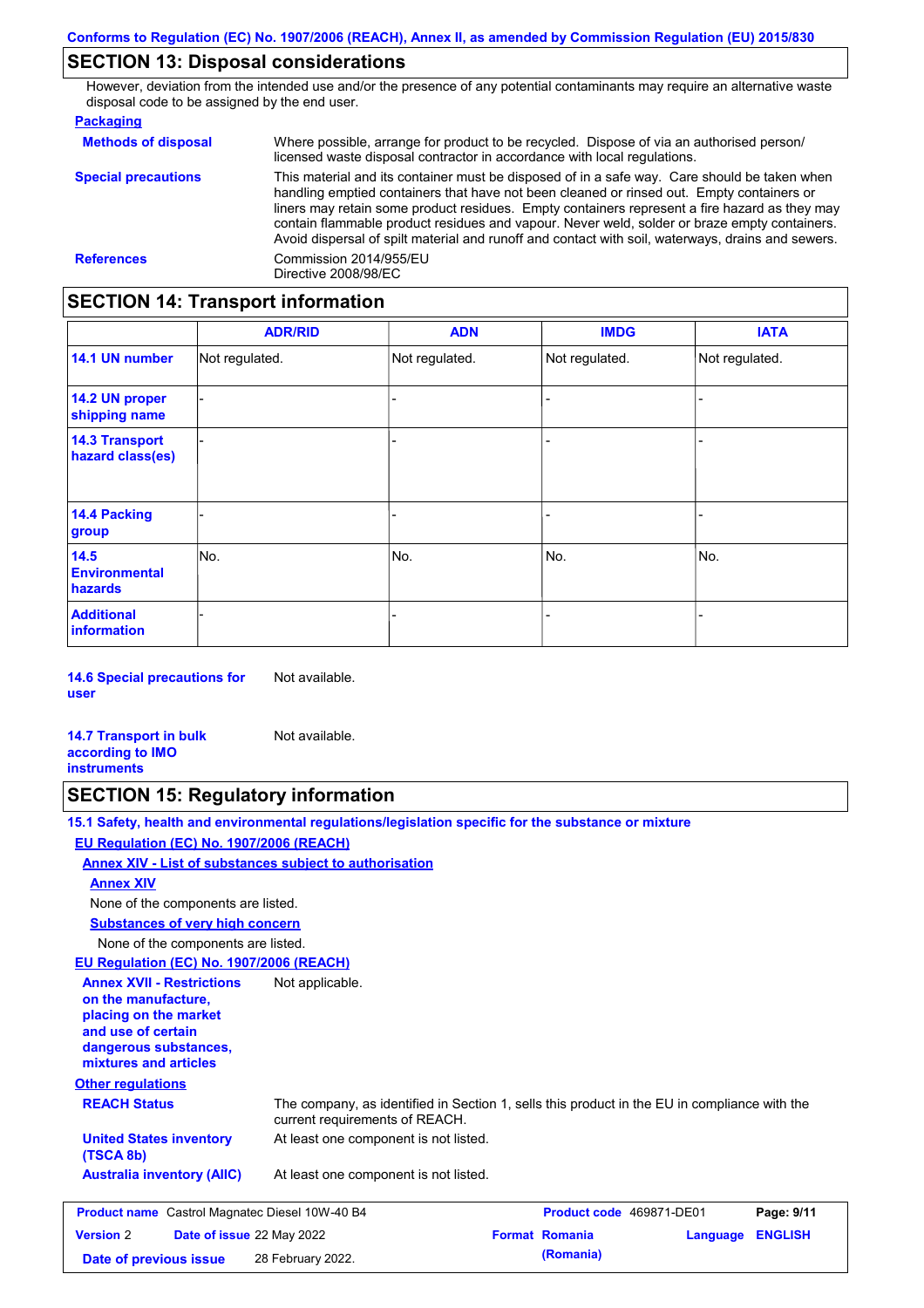## **SECTION 15: Regulatory information**

| <b>Canada inventory</b>                                          | At least one component is not listed.  |
|------------------------------------------------------------------|----------------------------------------|
| <b>China inventory (IECSC)</b>                                   | At least one component is not listed.  |
| <b>Japan inventory (CSCL)</b>                                    | At least one component is not listed.  |
| <b>Korea inventory (KECI)</b>                                    | All components are listed or exempted. |
| <b>Philippines inventory</b><br>(PICCS)                          | At least one component is not listed.  |
| <b>Taiwan Chemical</b><br><b>Substances Inventory</b><br>(TCSI)  | All components are listed or exempted. |
| Ozone depleting substances (1005/2009/EU)<br>Not listed.         |                                        |
| <b>Prior Informed Consent (PIC) (649/2012/EU)</b><br>Not listed. |                                        |
| <b>Persistent Organic Pollutants</b><br>Not listed.              |                                        |
| <b>EU - Water framework directive - Priority substances</b>      |                                        |
| None of the components are listed.                               |                                        |
| <b>Seveso Directive</b>                                          |                                        |

This product is not controlled under the Seveso Directive.

| <b>15.2 Chemical safety</b> | A Chemical Safety Assessment has been carried out for one or more of the substances within  |
|-----------------------------|---------------------------------------------------------------------------------------------|
| assessment                  | this mixture. A Chemical Safety Assessment has not been carried out for the mixture itself. |

# **SECTION 16: Other information**

| <b>Abbreviations and acronyms</b>                     | ADN = European Provisions concerning the International Carriage of Dangerous Goods by                                                                    |                          |             |
|-------------------------------------------------------|----------------------------------------------------------------------------------------------------------------------------------------------------------|--------------------------|-------------|
|                                                       | Inland Waterway                                                                                                                                          |                          |             |
|                                                       | ADR = The European Agreement concerning the International Carriage of Dangerous Goods by                                                                 |                          |             |
|                                                       | Road                                                                                                                                                     |                          |             |
|                                                       | ATE = Acute Toxicity Estimate                                                                                                                            |                          |             |
|                                                       | <b>BCF</b> = Bioconcentration Factor                                                                                                                     |                          |             |
|                                                       | CAS = Chemical Abstracts Service                                                                                                                         |                          |             |
|                                                       | CLP = Classification, Labelling and Packaging Regulation [Regulation (EC) No. 1272/2008]                                                                 |                          |             |
|                                                       | CSA = Chemical Safety Assessment                                                                                                                         |                          |             |
|                                                       | CSR = Chemical Safety Report                                                                                                                             |                          |             |
|                                                       | <b>DMEL = Derived Minimal Effect Level</b>                                                                                                               |                          |             |
|                                                       | DNEL = Derived No Effect Level                                                                                                                           |                          |             |
|                                                       | EINECS = European Inventory of Existing Commercial chemical Substances                                                                                   |                          |             |
|                                                       | ES = Exposure Scenario                                                                                                                                   |                          |             |
|                                                       | EUH statement = CLP-specific Hazard statement                                                                                                            |                          |             |
|                                                       | EWC = European Waste Catalogue                                                                                                                           |                          |             |
|                                                       | GHS = Globally Harmonized System of Classification and Labelling of Chemicals                                                                            |                          |             |
|                                                       | IATA = International Air Transport Association                                                                                                           |                          |             |
|                                                       | IBC = Intermediate Bulk Container                                                                                                                        |                          |             |
|                                                       | IMDG = International Maritime Dangerous Goods                                                                                                            |                          |             |
|                                                       | LogPow = logarithm of the octanol/water partition coefficient                                                                                            |                          |             |
|                                                       | MARPOL = International Convention for the Prevention of Pollution From Ships, 1973 as<br>modified by the Protocol of 1978. ("Marpol" = marine pollution) |                          |             |
|                                                       | OECD = Organisation for Economic Co-operation and Development                                                                                            |                          |             |
|                                                       | PBT = Persistent, Bioaccumulative and Toxic                                                                                                              |                          |             |
|                                                       | <b>PNEC</b> = Predicted No Effect Concentration                                                                                                          |                          |             |
|                                                       | REACH = Registration, Evaluation, Authorisation and Restriction of Chemicals Regulation                                                                  |                          |             |
|                                                       | [Regulation (EC) No. 1907/2006]                                                                                                                          |                          |             |
|                                                       | RID = The Regulations concerning the International Carriage of Dangerous Goods by Rail<br><b>RRN = REACH Registration Number</b>                         |                          |             |
|                                                       | SADT = Self-Accelerating Decomposition Temperature                                                                                                       |                          |             |
|                                                       | SVHC = Substances of Very High Concern                                                                                                                   |                          |             |
|                                                       | STOT-RE = Specific Target Organ Toxicity - Repeated Exposure                                                                                             |                          |             |
|                                                       | STOT-SE = Specific Target Organ Toxicity - Single Exposure                                                                                               |                          |             |
|                                                       | $TWA = Time weighted average$                                                                                                                            |                          |             |
|                                                       | $UN = United Nations$                                                                                                                                    |                          |             |
|                                                       | UVCB = Complex hydrocarbon substance                                                                                                                     |                          |             |
|                                                       | VOC = Volatile Organic Compound                                                                                                                          |                          |             |
|                                                       | vPvB = Very Persistent and Very Bioaccumulative                                                                                                          |                          |             |
|                                                       |                                                                                                                                                          |                          |             |
| <b>Product name</b> Castrol Magnatec Diesel 10W-40 B4 |                                                                                                                                                          | Product code 469871-DE01 | Page: 10/11 |

|                        | <b>Product name</b> Castrol Magnated Diesel T0W-40 B4 |                       | <b>Product code</b> 4090/1-DEVI | Page: 10/11 |
|------------------------|-------------------------------------------------------|-----------------------|---------------------------------|-------------|
| <b>Version 2</b>       | <b>Date of issue 22 May 2022</b>                      | <b>Format Romania</b> | Language ENGLISH                |             |
| Date of previous issue | 28 February 2022.                                     | (Romania)             |                                 |             |